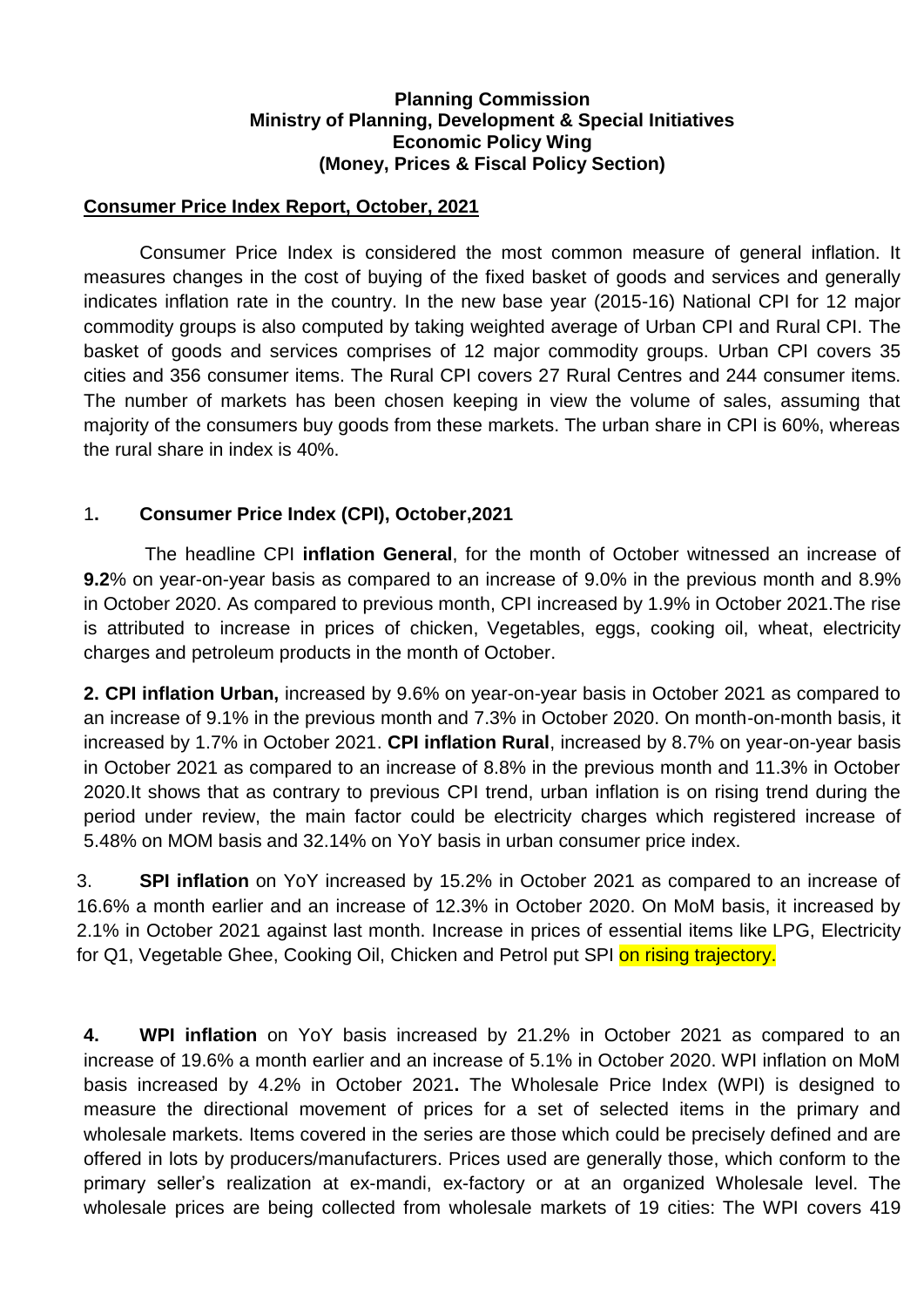items in the base 2015-16. The items have been divided into five groups i.e. Agriculture Forestry & Fishery Products, Ores & Minerals, Electricity, Gas & Water, Food Products, Beverages & Tobacco, Textile, Apparel and Leather Products.

| Table1: General Inflation (%) (Base 2015-16) |      |                 |            |                         |            |              |  |  |  |
|----------------------------------------------|------|-----------------|------------|-------------------------|------------|--------------|--|--|--|
|                                              |      | <b>CPI</b>      |            |                         |            |              |  |  |  |
|                                              |      | <b>National</b> |            |                         | <b>WPI</b> |              |  |  |  |
| <b>PERIOD</b>                                | YoY  | MoM             | <b>SPI</b> |                         |            |              |  |  |  |
|                                              | 14.6 | 2.0             | YoY        | <b>MoM</b>              | YoY        | <b>MoM</b>   |  |  |  |
| 20-Jan                                       | 12.4 | $-1$            | 18.3       | 0.5                     | 15.4       | 1.8          |  |  |  |
| 20-Feb                                       | 10.2 | $-1$            | 14.5       | $-0.8$                  | 12.7       | $-0.7$       |  |  |  |
| 20-Mar                                       | 8.5  | $-0.8$          | 11.8       | $-0.3$                  | 9.3        | $-0.9$       |  |  |  |
| 20-Apr                                       | 8.2  | 0.3             | 9.3        | $-1.8$                  | 4.9        | $-2$         |  |  |  |
| 20-May                                       | 8.6  | 0.8             | 11         | 2.2                     | 1.5        | $-2.1$       |  |  |  |
| 20-Jun                                       | 9.3  | 2.5             | 11.5       | 1.4                     | 0.9        | $-0.3$       |  |  |  |
| 20-Jul                                       | 8.2  | 0.6             | 13.7       | 3.0                     | 3.2        | 5.4          |  |  |  |
| 20-Aug                                       | 9    | 1.5             | 11.7       | 0.9                     | 3.3        | 1.3          |  |  |  |
| 20-Sep                                       | 8.9  | $1.7$           | 12         | 2.1                     | 4.3        | $\mathbf{1}$ |  |  |  |
| 20-Oct                                       | 8.3  | 0.8             | 12.3       | $\overline{\mathbf{3}}$ | 5.1        | 2.9          |  |  |  |
| 20-Nov                                       | 8    | $-0.7$          | 9.9        | 1.1                     | 5.0        | $-0.9$       |  |  |  |
| 20-Dec                                       | 5.7  | $-0.2$          | 9.1        | $-2.7$                  | 5.7        | 0.3          |  |  |  |
| 21-Jan                                       | 8.7  | 1.8             | 7.7        | $-0.8$                  | 6.4        | 2.5          |  |  |  |
| 21-Feb                                       | 9.1  | 0.4             | 11.9       | 3.1                     | 9.5        | 2.2          |  |  |  |
| 21-Mar                                       | 9.1  | 0.4             | 18.7       | 5.7                     | 14.6       | 3.7          |  |  |  |
| 21-Apr                                       | 10.9 | 0.1             | 21.3       | 0.4                     | 16.6       | $-0.4$       |  |  |  |
| 21-May                                       | 9.7  | $-0.3$          | 19.7       | 0.8                     | 19.4       | 0.3          |  |  |  |
| 21-Jun                                       | 8.4  | 1.3             | 17.6       | $-0.4$                  | 20.9       | 0.9          |  |  |  |
| 21-Jul                                       | 8.4  | 0.6             | 16.2       | 1.8                     | 17.3       | 2.3          |  |  |  |
| 21-Aug                                       | 8.4  | 2.1             | 15.9       | 0.7                     | 17.1       | 1.2          |  |  |  |
| 21-Sep                                       | 9.0  | 9.2             | 16.6       | 2.7                     | 19.6       | 3.2          |  |  |  |
| 21-Oct                                       | 9.2  | 2.1             | 15.2       | 2.1                     | 21.2       | 4.2          |  |  |  |

Source: Pakistan Bureau of Statistics

# **5.Core inflation (NFNE)**

Non-food non-energy **Urban inflation** increased by 6.7% on (YoY) basis in October, 2021 as compared to an increase of 6.4% in the previous month and 5.6% in October, 2020. On (MoM) basis, it increased by 0.9% in October, 2021 as compared to increase of 0.4% in previous month, and an increase of 0.6% in corresponding month of last year i.e. October, 2020. Non-food nonenergy **rura**l inflation increased by 6.7% on (YoY) basis in October, 2021 as compared to an increase of 6.2% in the previous month and 7.6% in October, 2020. On (MoM) basis, it increased by 1.0% in October, 2021 as compared to an increase of 0.5% in previous month, and an increase of 0.6% in corresponding month of last year i.e. October, 2020.The table below reveals the core inflation trend in urban and rural areas since corresponding month of last year.

Table 3: Core Inflation (%) (Base 2015-16)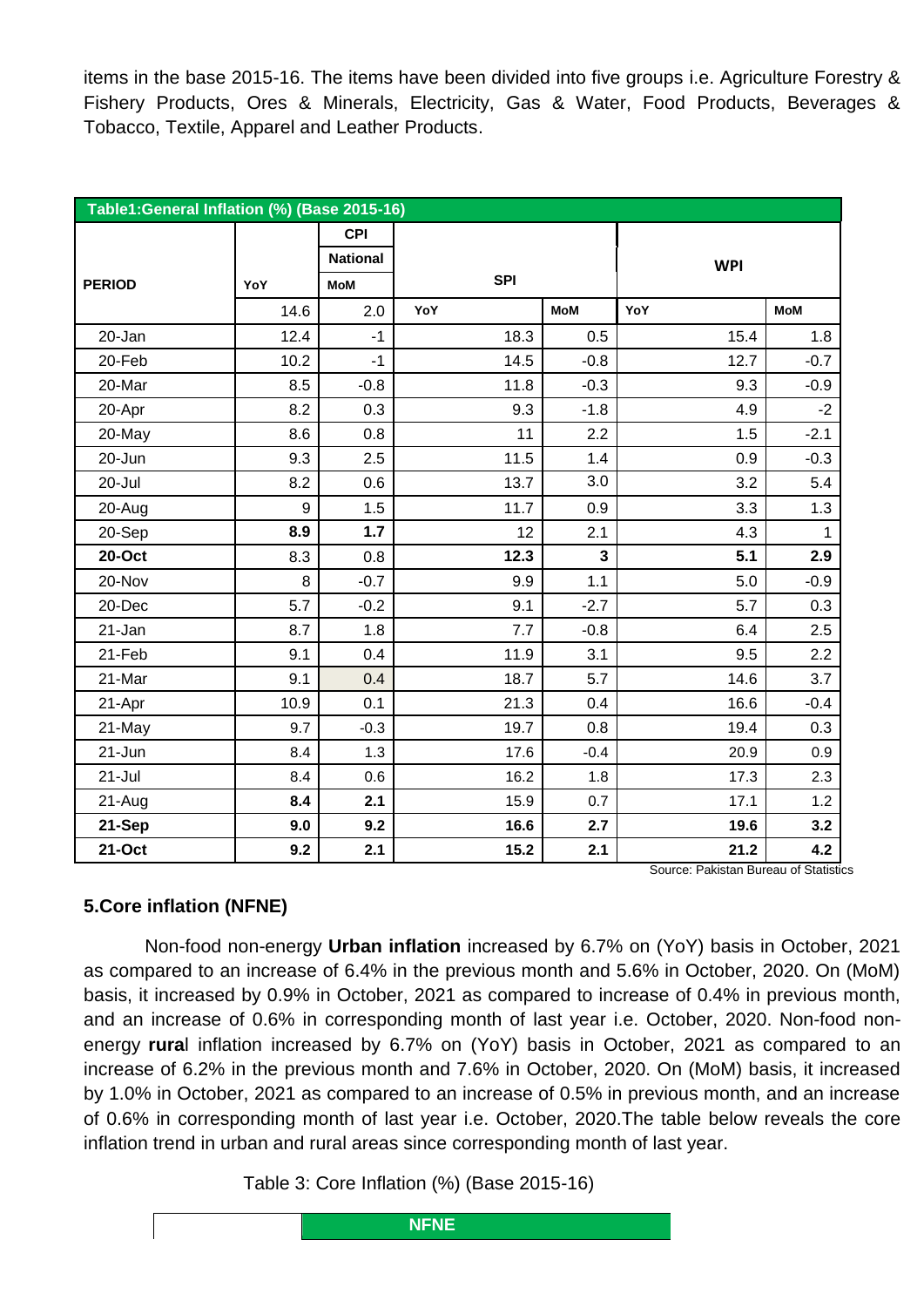| <b>Period</b> | <b>Urban</b> |            | <b>Rural</b> |            |
|---------------|--------------|------------|--------------|------------|
|               | YoY          | <b>MoM</b> | YoY          | <b>MoM</b> |
| <b>Oct-20</b> | 5.6          | 0.6        | 7.6          | 0.6        |
| <b>Nov-20</b> | 5.6          | 0.3        | 7.4          | 0.3        |
| $Dec-20$      | 5.6          | 0.4        | 7.7          | 0.5        |
| Jan-21        | 5.4          | 0.9        | 7.8          | 1.1        |
| Feb-21        | 6.4          | 1.1        | 7.7          | 0.5        |
| Mar-21        | 6.3          | 0.2        | 7.3          | 0.3        |
| Apr-21        | 7.0          | 0.9        | 7.7          | 0.7        |
| May-21        | 6.8          | 0.2        | 7.6          | 0.3        |
| <b>Jun-21</b> | 6.7          | 0.3        | 7.3          | 0.4        |
| <b>Jul-21</b> | 6.9          | 0.8        | 6.9          | 0.7        |
| Aug-21        | 6.3          | 0.2        | 6.2          | 0.2        |
| <b>Sep-21</b> | 6.4          | 0.4        | 6.2          | 0.5        |
| <b>Oct-21</b> | 6.7          | 0.9        | 6.7          | 1.0        |

Source: Pakistan Bureau of Statistics

#### **6. National Consumer Price Index (N-CPI)**

The National Consumer Price Index for October 2021 is increased by 1.90% over September 2021 and increased by 9.19% over corresponding month of the last year .The table given below reveals that increase of **12.26**% in non-perishable food group prices was witnessed as compared to last year mainly because of increase in prices of sugar, wheat ,tea , however ,perishable food items group registered decline of 10.77% due to price reduction of fruits and vegetables , and gram pulse in the period under review , similarly, an increase of 11.96% was registered in housing, water, electricity , gas and fuels group, as prices electricity increased by 32.14% on YOY basis and motor fuels charges witnessed rise of 27.60% as compared to last year. It may also be noted, that in the previous month i.e., September 2021, this group registered increase of 9.74% ,hence the double-digit increase in October 2021 is attributed to the fact that PBS collects and include housing rent data on quarterly basis through rental household survey on every quarter .

| Table 2: Consumer Price Index (National) by Group of Commodities and Services (Base 2015-16) |                                                        |                           |                |        |               |                                  |               |                                                        |               |  |
|----------------------------------------------------------------------------------------------|--------------------------------------------------------|---------------------------|----------------|--------|---------------|----------------------------------|---------------|--------------------------------------------------------|---------------|--|
| No                                                                                           | Group                                                  | Group<br>Weight<br>$(\%)$ | <b>Indices</b> |        |               | % Change<br>October 2021<br>Over |               | <b>Impact</b><br>(In % points)<br>October 2021<br>Over |               |  |
|                                                                                              |                                                        |                           | <b>Oct 21</b>  | Sep 21 | <b>Oct 20</b> | <b>Sep 21</b>                    | <b>Oct 20</b> | Sep 21                                                 | <b>Oct 20</b> |  |
|                                                                                              | General                                                | 100.00                    | 153.60         | 150.74 | 140.67        | 1.90                             | 9.19          | 1.90                                                   | 9.19          |  |
| 1.                                                                                           | Food & Non-alcoholic Bev.                              | 34.58                     | 162.19         | 158.85 | 149.76        | 2.10                             | 8.30          | 0.76                                                   | 3.06          |  |
|                                                                                              | Non-perishable Food Items                              | 29.60                     | 162.64         | 160.25 | 144.88        | 1.49                             | 12.26         | 0.47                                                   | 3.74          |  |
|                                                                                              | Perishable Food Items                                  | 4.99                      | 159.48         | 150.57 | 178.73        | 5.92                             | $-10.77$      | 0.29                                                   | $-0.68$       |  |
| 2.                                                                                           | Alcoholic Bev. & Tobacco                               | 1.02                      | 145.74         | 145.23 | 143.03        | 0.35                             | 1.90          | 0.00                                                   | 0.02          |  |
| 3.                                                                                           | Clothing & Footwear                                    | 8.60                      | 150.89         | 150.16 | 138.08        | 0.49                             | 9.28          | 0.04                                                   | 0.78          |  |
| 4.                                                                                           | Housing, Water, Electricity,<br>Gas & Fuels            | 23.63                     | 148.81         | 145.34 | 132.92        | 2.39                             | 11.96         | 0.54                                                   | 2.67          |  |
| 5.                                                                                           | Furnishing & Household<br><b>Equipment Maintenance</b> | 4.10                      | 146.20         | 145.02 | 133.91        | 0.81                             | 9.18          | 0.03                                                   | 0.36          |  |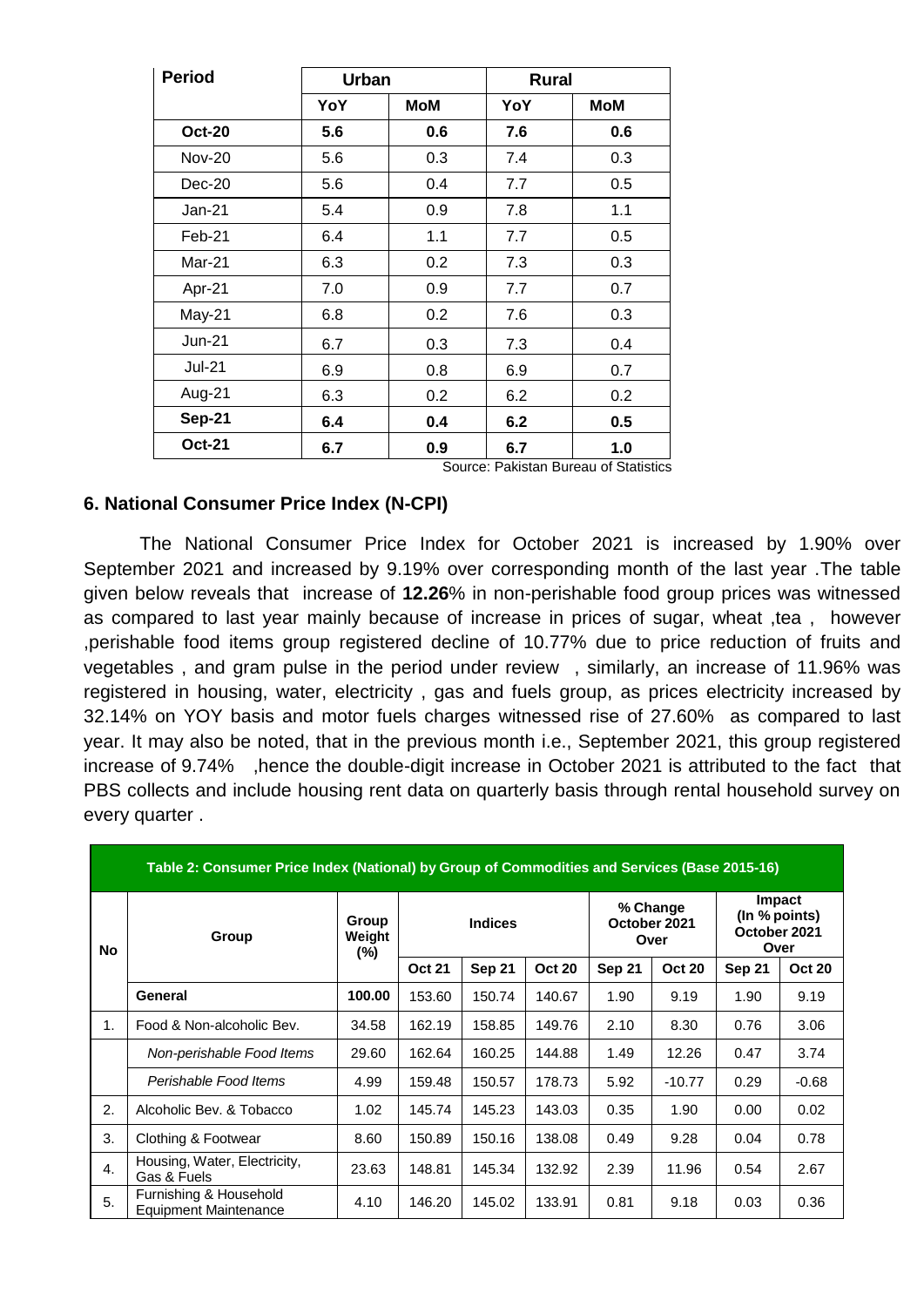| 6.  | Health               | 2.79 | 156.99 | 155.97 | 145.42 | 0.66 | 7.96  | 0.02 | 0.23 |
|-----|----------------------|------|--------|--------|--------|------|-------|------|------|
| 7.  | Transport            | 5.91 | 159.97 | 151.96 | 139.82 | 5.27 | 14.41 | 0.31 | 0.85 |
| 8.  | Communication        | 2.21 | 110.10 | 109.97 | 107.06 | 0.11 | 2.84  | 0.00 | 0.05 |
| 9.  | Recreation & Culture | 1.59 | 132.31 | 130.73 | 123.11 | 1.21 | 7.48  | 0.02 | 0.10 |
| 10. | Education            | 3.79 | 146.89 | 146.68 | 143.71 | 0.14 | 2.21  | 0.01 | 0.09 |
| 11. | Restaurants & Hotels | 6.92 | 147.86 | 145.96 | 136.59 | 1.30 | 8.25  | 0.09 | 0.55 |
| 12. | <b>Miscellaneous</b> | 4.87 | 158.96 | 156.86 | 146.22 | 1.34 | 8.71  | 0.07 | 0.44 |

Source: Pakistan Bureau of Statistics

### **7. The Urban and Rural Consumer Price Index of October, 2021**

The Urban Consumer Price Index of October 2021 is increased by 1.66% over September 2021 and increased by 9.55% over corresponding month of the last year. Similarly, The Rural Consumer Price Index of October 2021 is increased by 2.25% over September 2021 and increased by 8.66% over corresponding month of the last year i.e. October 2020.

#### **Change in prices of commodities in Urban Areas over September 21**

**Increased:** Chicken (17.91%), Vegetables (15.26%), Potatoes (12.17%), Wheat (7.25%), Tea (4.93%),Mustard oil (4.68%), Vegetable ghee (2.72%), Gur (2.68%), Fish (2.22%), Cooking oil (1.77%), Meat(1.72%), Beans (1.50%) and Fruits (1.10%) Liquefied Hydrocarbons (13.2%), Motor fuel (8.65%), stationery (5.78%), Electricity charges (5.48%), Motor vehicle accessories (2.76%) and Readymade garments (2.44%).**Decreased:** Onions (12.70%), Sugar (7.72%), Pulse moong (6.14%), Eggs (5.94%), Condiments and Spices (3.85%), Pulse gram (2.30%), Pulse mash (2.12%) and Wheat flour (1.44%)

### **Changes in Prices of Commodities in Rural Areas over September,21**

**Increased**: Vegetables (25.09%), Chicken (13.72%), Potatoes (9.08%), Mustard oil (8.11%), Wheat(5.16%), Honey (4.93%), Tea (3.50%), Fish (3.14%), Cooking oil (2.60%), Pulse Mash (2.26%), Vegetableghee (2.20%), Milk (1.8%) and Gram Whole (1.25%). Liquefied Hydrocarbons (11.79%), Motor Fuels (8.99%), Electricity Charges (combine) (5.48%), Cleaning & Laundering (4.34%), Hosiery (2.2%), Construction Input Items (2.16%), Motor Vehicles Accessories (1.87%), Furniture & Furnishing (1.26%), Readymade Garments (1.24%) and Washing Soaps/Detergents (1.22%).

**Decreased**: Onions (14.76%), Tomatoes (10.24%), Condiments and Spices (3.70%), Sugar (2.59%),Pulse Moong (1.91%), Pulse Masoor (1.34%), Fruits (1.30%) and Eggs (1.07%).

### **8. Global Commodity Price Trend For the month of October,21.**

The global commodity prices continued to show rising trend during the period under review, According to Word Bank commodity Market Outlook report, energy prices rose by 16 percent in 2021Q3 (q/q), continuing their upward trajectory since the start of the year, with natural gas and coal prices rising much faster than crude oil prices. Crude oil prices averaged \$72/bbl in 2021Q3, an increase of 7percent on the previous quarter, but with prices fluctuating significantly during the period. Prices initially softened in August amid worries about renewed outbreaks of the pandemic, but these were offset later in the quarter by supply disruptions in the U.S. arising from Hurricane Ida, as well as the broader rally in energy prices. Natural gas prices rose by 69 percent in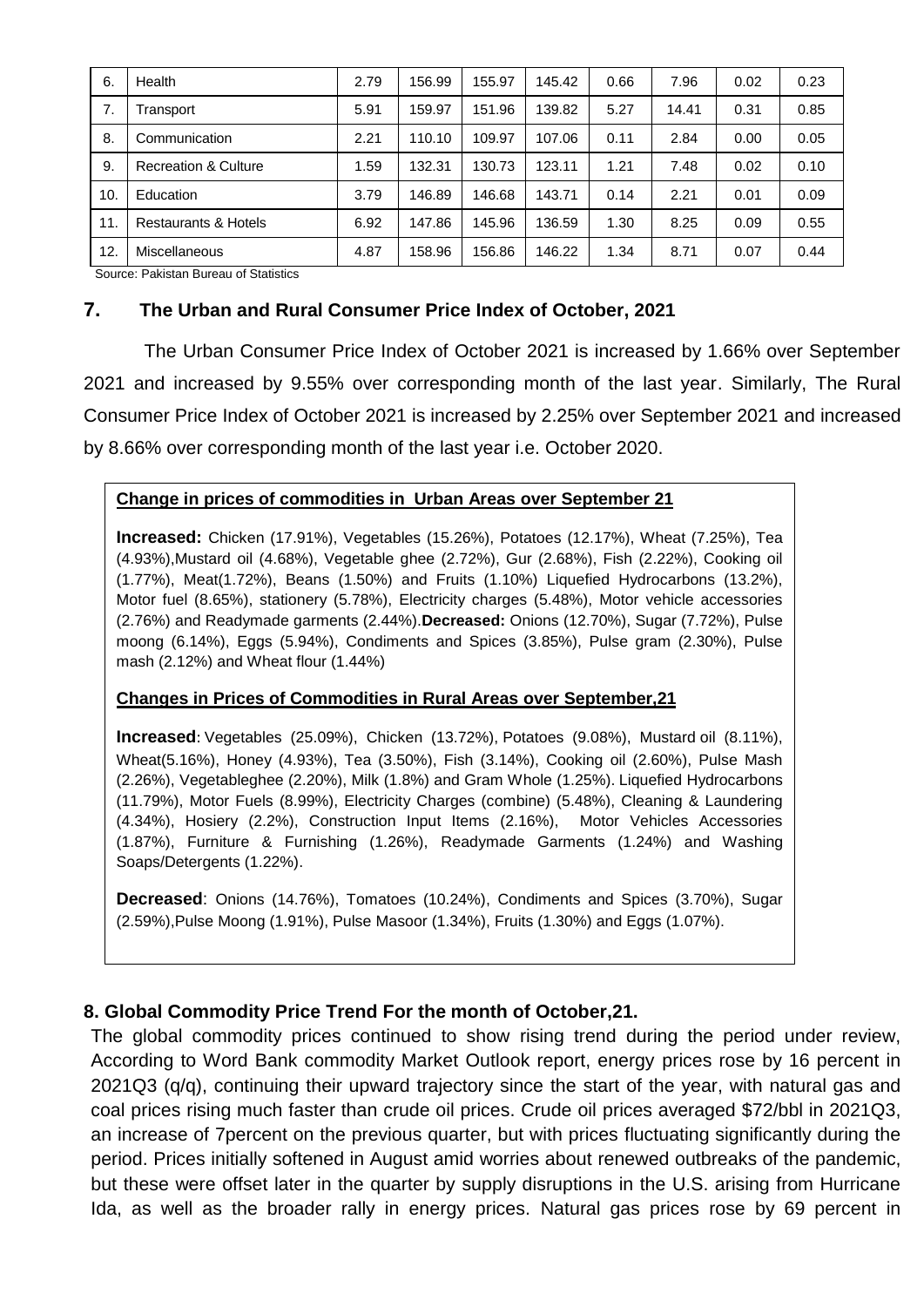2021Q3, and coal prices increased 44 percent, with some price benchmarks for both commodities reaching all-time highs. The economic recovery particularly in China) is largely behind the surge as it has boosted demand for fossil fuels for electricity generation. Unusually hot weather in some countries also boosted electricity demand for cooling. Furthermore, electricity production from renewable sources declined in several countries due to drought and low wind speeds. Despite tight supply conditions for some food commodities due to unfavourable weather (e.g., maize and soybeans), most food commodity markets remain adequately supplied. However, the rally in energy prices, especially coal and natural gas, have sharply increased agricultural input costs. Elevated food prices combined with the recent spike in energy costs is pushing food price inflation up in several low-income countries as well as higher-income EMDEs, High food prices may further exacerbate food insecurity—according to the Food and Agriculture Organization of the United Nations (FAO) and the World Food Programme (WFP)'s latest joint reports.

| <b>INTERNATIONAL PRICES OF MAJOR COMMODITIES</b> |              |                 |           |              |          |                      |            |  |  |  |
|--------------------------------------------------|--------------|-----------------|-----------|--------------|----------|----------------------|------------|--|--|--|
|                                                  | <b>Sugar</b> | <b>Palm Oil</b> | Soya      | <b>Crude</b> | Wheat    | <b>Rice</b><br>$A-1$ | <b>Tea</b> |  |  |  |
|                                                  | (S/M Ton)    | (S/MTon)        | bean Oil  | Oil          | US, SRW  | <b>Special</b>       | average    |  |  |  |
|                                                  |              |                 | (S/M Ton) | (5/Brl)      | (S/MTon) | (S/M Ton)            | (S/M Ton)  |  |  |  |
| <b>Jul-20</b>                                    | 270.0        | 694.0           | 821.0     | 42.8         | 212.7    | 459.7                | 3030.0     |  |  |  |
| <b>Aug-20</b>                                    | 290.0        | 760.0           | 867.0     | 44.3         | 208.9    | 480.9                | 3150.0     |  |  |  |
| <b>Sep-20</b>                                    | 280.0        | 796.0           | 906.0     | 41.1         | 219.7    | 483.0                | 3080.0     |  |  |  |
| <b>Oct-20</b>                                    | 300.0        | 819.0           | 915.0     | 40.5         | 245.2    | 454.5                | 3000.0     |  |  |  |
| <b>Nov-20</b>                                    | 310.0        | 918.0           | 974.0     | 43.2         | 247.9    | 468.5                | 2800.0     |  |  |  |
| <b>Dec-20</b>                                    | 310.0        | 1016.0          | 1026.0    | 49.9         | 251.2    | 496.6                | 2650.0     |  |  |  |
| Jan-21                                           | 340.0        | 990.0           | 1101.0    | 54.6         | 276.4    | 517.8                | 2680.0     |  |  |  |
| <b>Feb-21</b>                                    | 360.0        | 1020.0          | 1121.0    | 62.0         | 276.6    | 531.0                | 2560.0     |  |  |  |
| <b>Mar-21</b>                                    | 340.0        | 1031.0          | 1170.0    | 65.2         | 272.6    | 504.1                | 2430.0     |  |  |  |
| Apr-21                                           | 360.0        | 1078.0          | 1401.0    | 64.8         | 281.4    | 477.4                | 2670.0     |  |  |  |
| $May-21$                                         | 380.0        | 1156.0          | 1554.0    | 68.0         | 271.0    | 462.8                | 2710.0     |  |  |  |
| <b>Jun-21</b>                                    | 380.0        | 1004.0          | 1518.0    | 73.1         | 263.5    | 438.6                | 2700.0     |  |  |  |
| <b>Jul-21</b>                                    | 390.0        | 1063.0          | 1468.0    | 74.4         | 254.7    | 397.0                | 2650.0     |  |  |  |
| <b>Aug-21</b>                                    | 430.0        | 1142.0          | 1434.0    | 70.0         | 276.2    | 381.0                | 2720.0     |  |  |  |
| Sep-21                                           | 430.0        | 1181.0          | 1399.0    | 74.6         | 263.6    | 381.3                | 2730.0     |  |  |  |
| Oct-21                                           | 420.0        | 1307.0          | 1483.0    | 83.7         |          | 382.9                | 2800.0     |  |  |  |
| %change                                          |              |                 |           |              |          |                      |            |  |  |  |
| Oct-21/Oct-20<br>(YoY)                           | 40.0         | 59.6            | 62.1      | 106.7        | $\cdots$ | $-15.8$              | $-6.7$     |  |  |  |
| Oct-21/Sep-21                                    |              |                 |           |              |          |                      |            |  |  |  |
| (MoM)                                            | $-2.3$       | 10.7            | 6.0       | 12.2         |          | 0.4                  | 2.6        |  |  |  |
| <b>Source: Commodities Price Pink Sheet, WB</b>  |              |                 |           |              |          |                      |            |  |  |  |

#### **INTERNATIONAL PRICES OF MAJOR COMMODITIES**

# **7. Analysis and Conclusion**